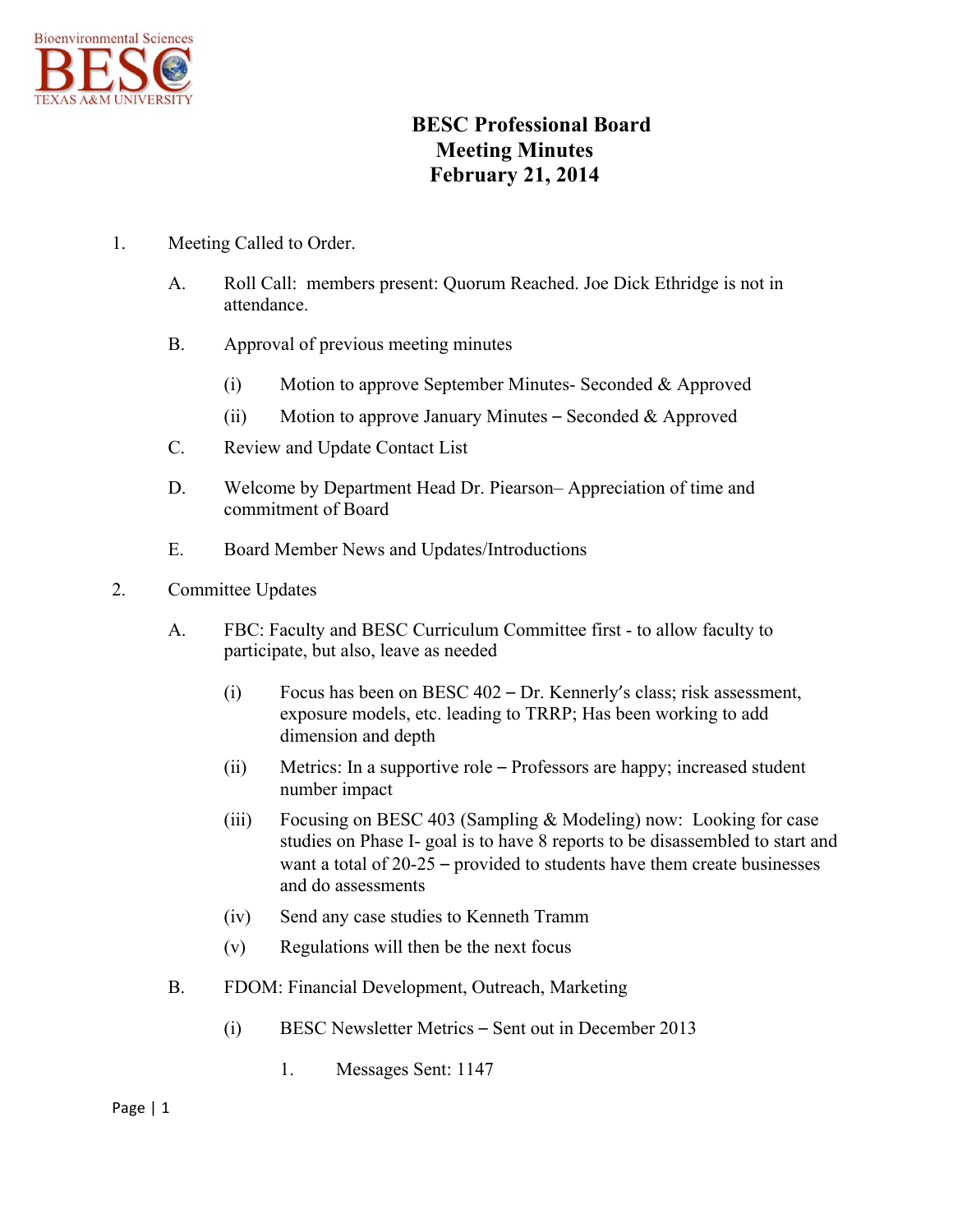- 2. Message opened: 538 (46.9%)
- 3. Unique clicks: 72 (13.4%)
- 4. All above average metrics
- 5. If have any additional emails, please provide to Jeremy Hanzlik and Heather Wilkinson
- 6. Next newsletter: June 2014; Any news and notes, please provide to any FDOM member; will highlight the tailgate, symposium, study abroad, fundraising notice and thank you to any corporation providing funds
- 7. Key dates: Final draft May; Submissions by April
- (ii) BESC Foundation Account
	- 1. Book Value: \$28,065.36
	- 2. Market Value: \$29,118.60
- (iii) Operating Account
	- 1. Request made for possible annual amount paid by board meeting
	- 2. Will pull information regarding itemized past information and what future costs may be  $-$  Linda will get the past numbers together
	- 3. Proposal is for dues from \$100-200 annually and will be discussed at next meeting
- C. SDM: Student Development & Mentoring committee
	- (i) Social Media: Jeff has gotten LinkedIn up and running– have 90 followers- still want to increase the social media space – do we want to request assistant for Facebook, etc.
		- 1. Request NAEP to engage in forum discussions
		- 2. BESC students have a Facebook page not really the type of information sharing that we are looking for since it is more related to class
	- (ii) November 4, 2014: 6-10; Volunteers for Fall 2014 Student Mentoring Workshop – want more diversity – Talk to Nicole and determine participation by September 2, 2014
	- (iii) BESC Job Board: It is working now need to advertise and promote it to both students and industry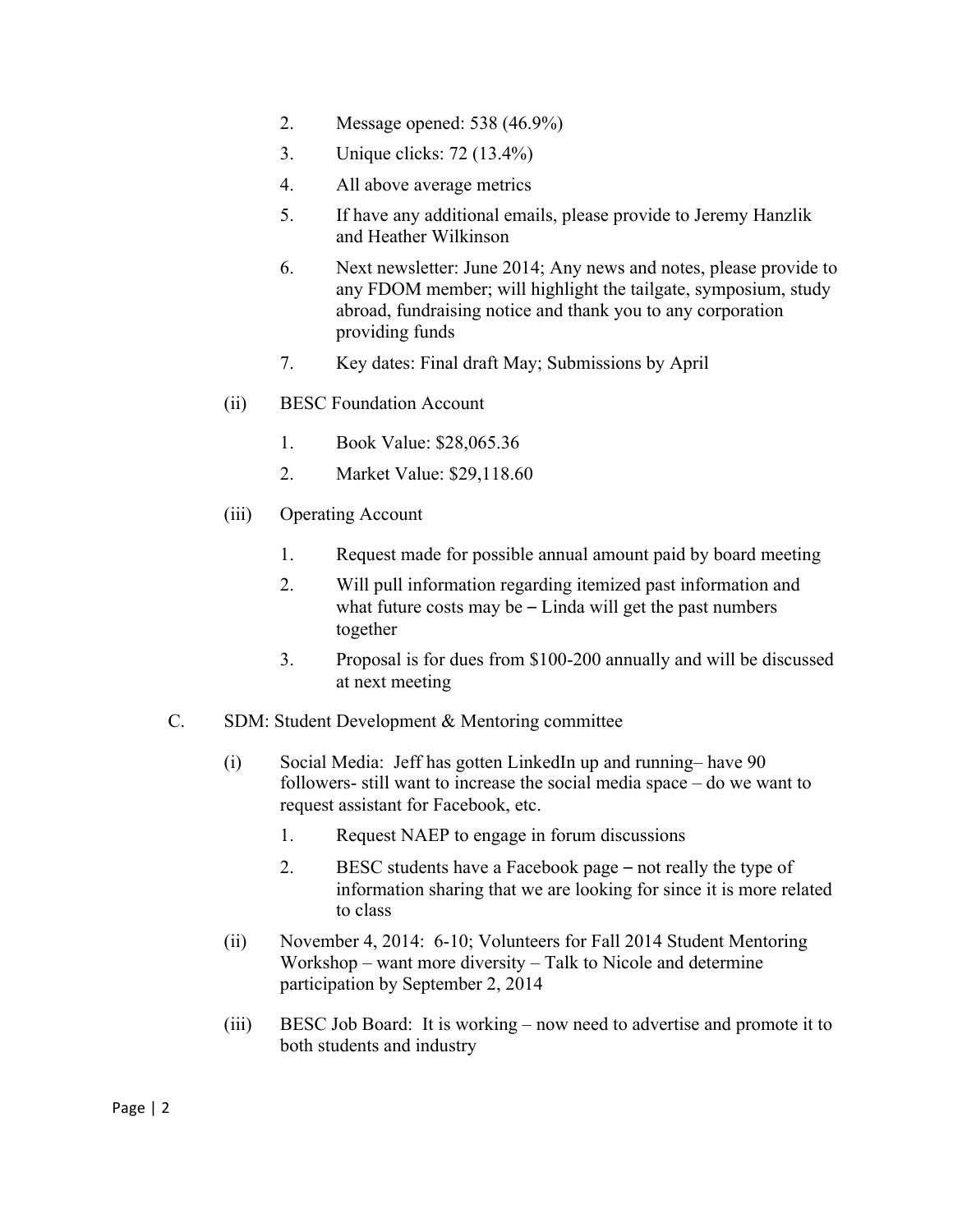- 3. Board Membership and Leadership Discussion
	- A. Succession Planning Terms Motion to approve; seconded and all in favor
		- (i) August 2016 Roll-off
			- 1. Michael Jochum
			- 2. Jeff Keic
			- 3. Craig Pritzlaff
			- 4. Nicole Hausler
			- 5. Melissa Denena
		- (ii) August 2017 Roll-off
			- 1. Jeremy Hanzlik
			- 2. Kenneth Tramm
			- 3. Jim Formby
			- 4. Elspeth Sharp
			- 5. Joe Ethridge
			- 6. Brian Gottschalk
		- (iii) August 2018 Roll-off
			- 1. Dawn Steph
			- 2. Jamie Bryan
			- 3. Doug Anderson
			- 4. Bryan Gay
			- 5. Jeff Truss
			- 6. Troy Vickers
		- (iv) New Members Nominated
	- B. Officer Nominations/Vote
		- (i) Craig Pritzlaff Nominated for Chair, seconded Unanimous consent
		- (ii) Jeremy Hanzlik Nominated for Vice-Chair, seconded Unanimous consent
		- (iii) Jamie Bryan Nominated for Secretary, seconded Unanimous consent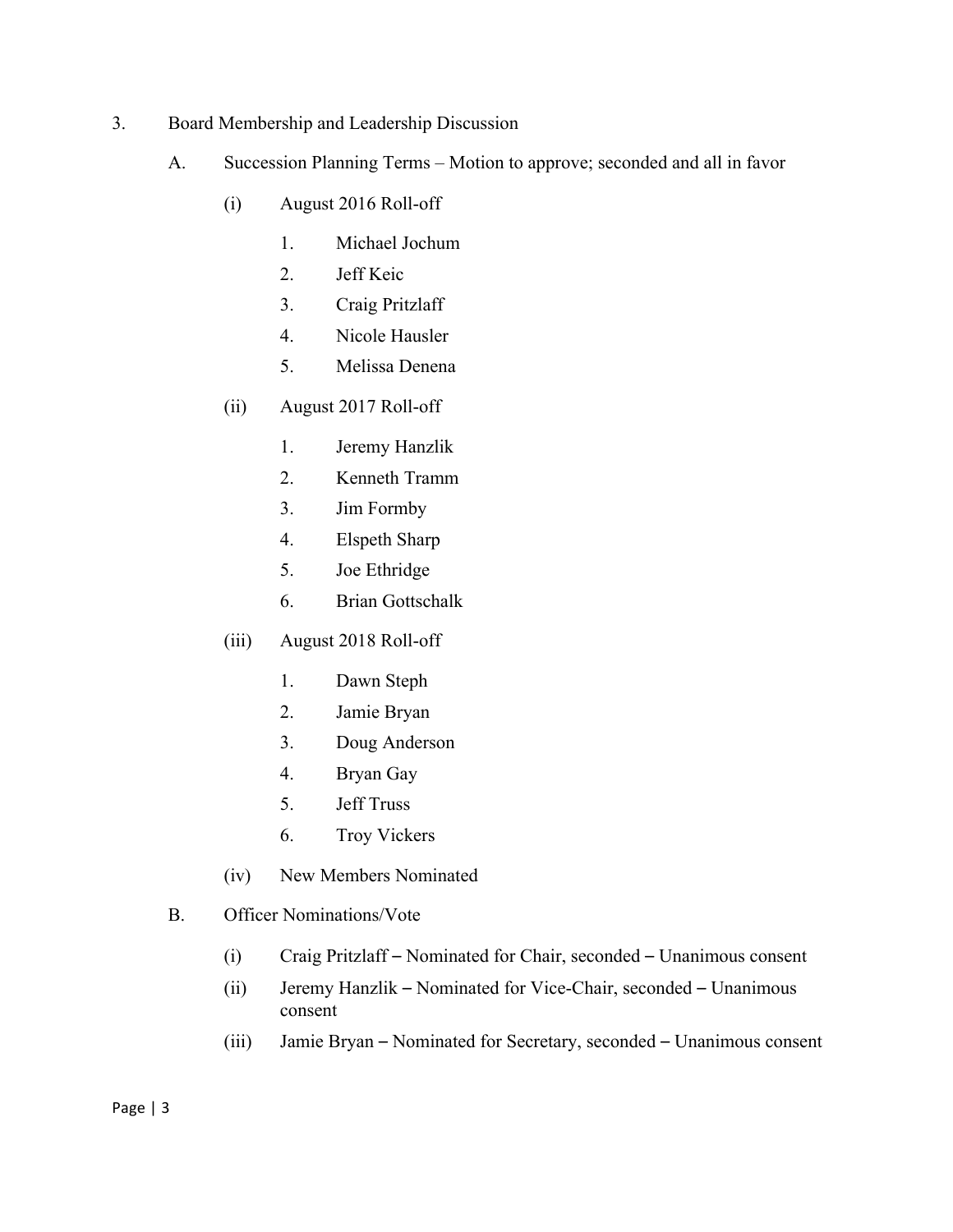- C. Motion made for entire board to be the nominating committee; seconded Unanimous consent
- D. Motion made for Bryan Gay to chair nomination committee, seconded-Unanimous Consent
- E. Possible Candidates submitted for Board Review during Lunch

## WORKING LUNCH

- F. Nomination Committee: Names recognized for discussion; each member voted on top three, which was ranked by Heather W.
	- (i) Candice Boeck Nominated by Dawn Steph; Vote to extend formal invitation to join the Board;
	- (ii) Laura Fiffick Nominated by Jeff Truss; Vote to extend formal invitation to join the Board;
	- (iii) Elizabeth Yanez-Dosser Nominated by Brian Gottschalk; Vote to hold for next nomination
	- (iv) Craig Holloway Nominated by Elspeth Sharp; Vote to extend formal invitation to join the Board;
	- (v) David Edge Nominated by Kenneth Tramm; Vote to extend formal invitation to join the Board;
	- (vi) Randy Hodo Nominated by Kenneth Tramm; Vote to hold for next nomination
- 4. Introduction to Cara Milligan '08, Director of Development, College of Agriculture & Life Sciences; Direct: 979.458.2204; Cell: 210.416.3363; cara\_milligan@tamu.edu
	- A. Discussion of Broad-based Development Strategy: Fundraising/Development Plan – FDOM willing to work with Kara to train and begin working out a plan.
	- B. Board members are willing to support development foundation by attending meetings with possible donors.
	- C. She is aware that the BESC program is a primary focus for the College of Ag so she will direct funds there when appropriate.
- 5. Social Media Training & Board Website Review– *Jeff Keic & Heather Wilkinson*
	- A. LinkedIn update- needs assistance on getting the content current, interesting and engaging. Want it to be more interactive. Request for Board to post content; questions; and discussions.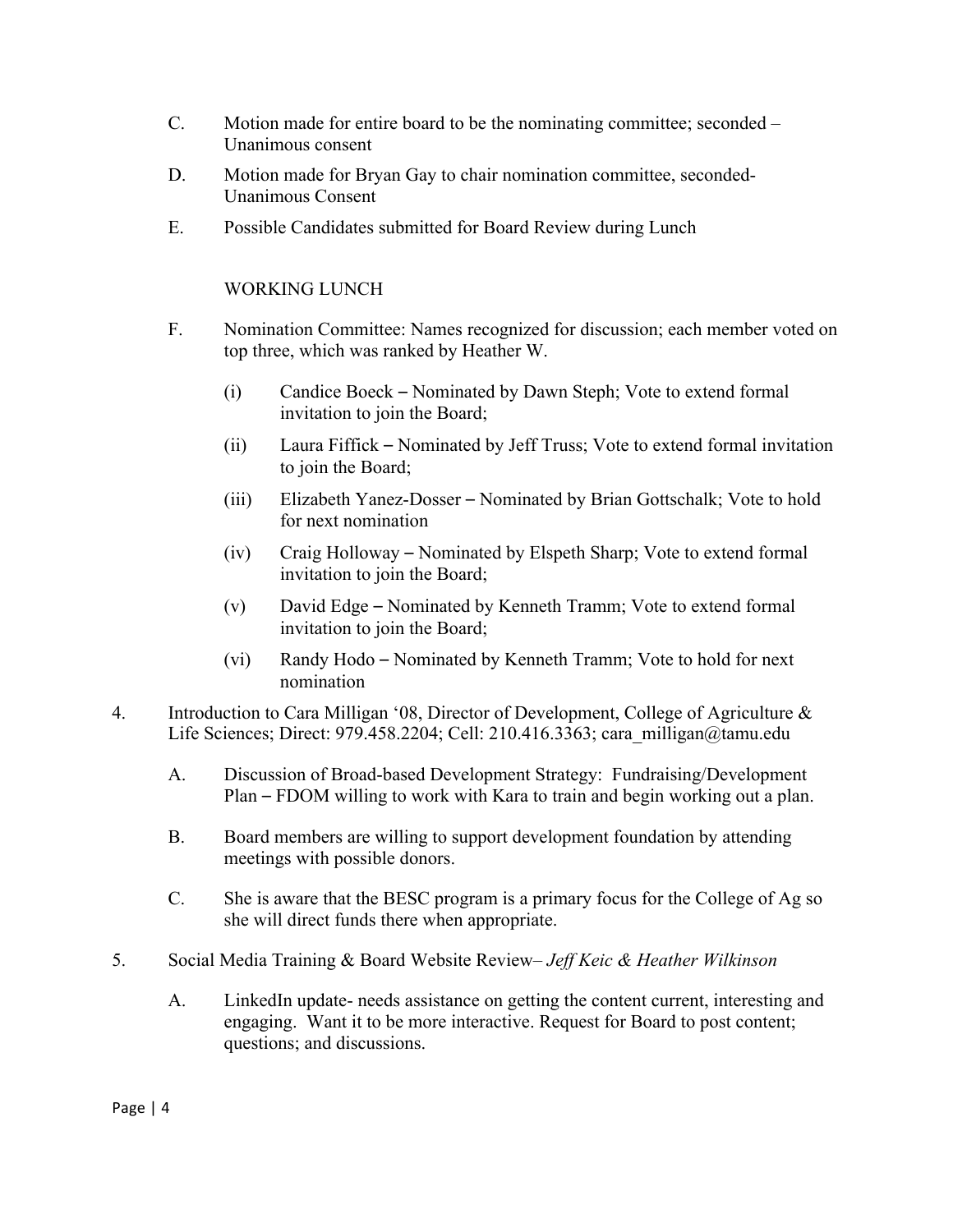- B. Do we want to keep the discussions closed to BESC grads, students, board? Do want to keep it fairly closed to relevant participants, but not exclusive to BESC.
- C. Review of Board of Website-
	- (i) Keep it current;
	- (ii) Walk through job posting ability;
- 6. Fall Meeting Planning (*accompanying handouts – layout, grant, logistics*)
	- A. Logistics and details *Linda Brochu*
		- (i) Date: September 11-13, 2014
		- (ii) Texas A&M v. Rice
		- (iii) Vineyard Courts: Block of Rooms with a Courtyard and pool
		- (iv) Tailgate: May want to do it before and during the game and get TVs set up
	- B. Keynote Speaker Discussion: Would like to focus on the conservancy groups instead of regulators; would like it to be an Aggie, if possible. Possible Nature Conservancy of Texas
	- C. BESC Fall Extravaganza
		- (i) Successful NAEP grant to the COALS Council Development Program (\$2500); provided copy of the grant – Doug Anderson has agreed to match the grant of \$2,500 to pay for lunch and other necessities for the booth sponsors.
		- (ii) VISION: Featuring former Aggie Environmental Businesses (Mind map handed out) Corinne Rhodes, President (NAEP); Anna Cardines, Treasurer; Carolina Castro, Vice-President
			- 1. BESC Tailgate
			- 2. BESC Student Poster Symposium
			- 3. BESC Student Awards
			- 4. BESC Keynote Address
			- 5. BESC Professional Board Fall Meeting
			- 6. Environmental Profession Internship & Career Expo
		- (iii) NAEP will enlist the participants